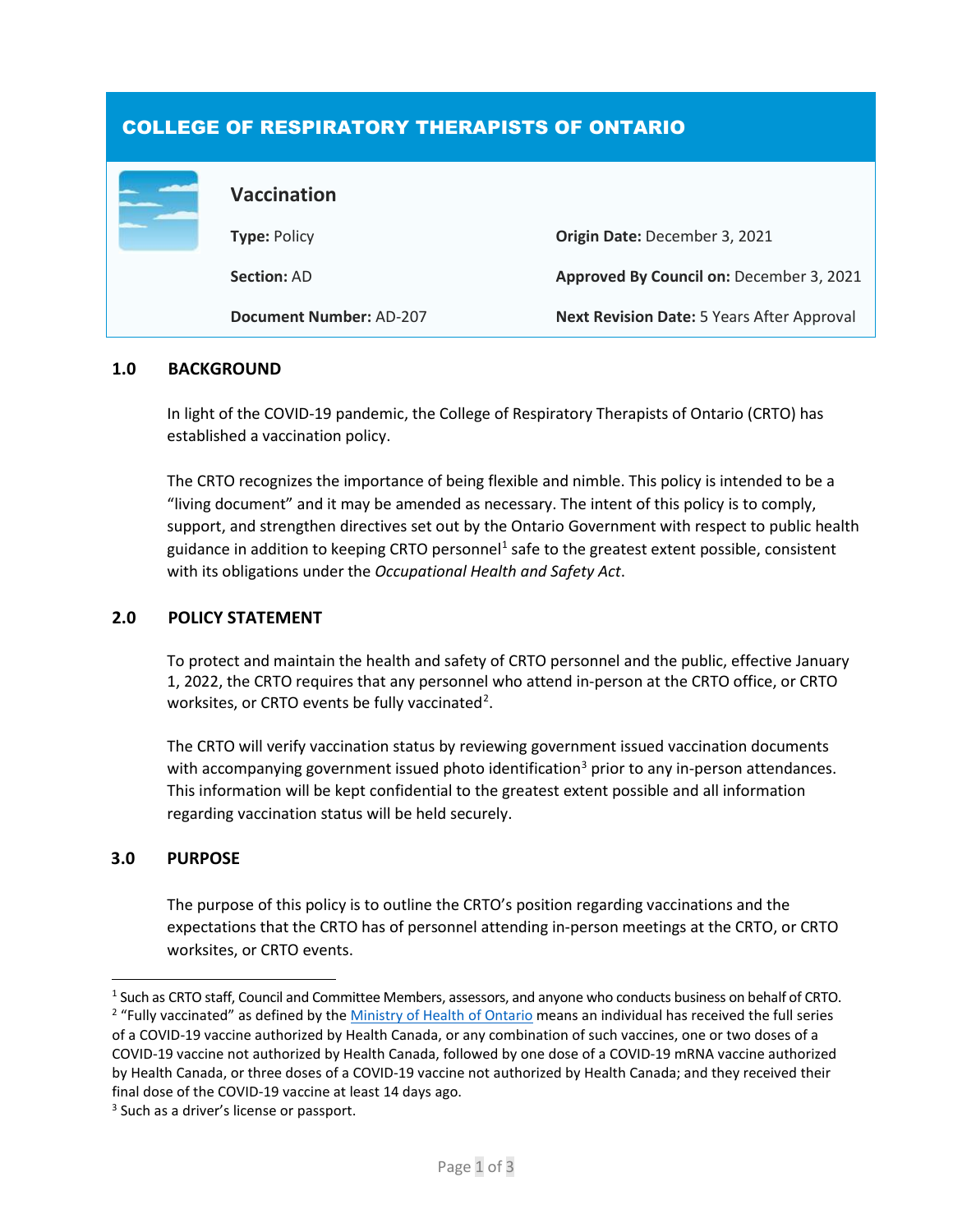

# **4.0 APPLICABILITY & SCOPE OF POLICY**

This policy applies to CRTO staff, Council and Committee Members, assessors, anyone who conducts business on behalf of CRTO, and any member of the public attending in-person meetings at the CRTO office, or CRTO worksites, or CRTO events.

Despite being fully vaccinated, personnel may not attend the CRTO office, worksites, or events in-person if any of the following apply:

- They have tested positive for COVID-19 and are not yet considered negative and have shown proof of a negative COVID-19 test by the designated local public health unit.
- They are feeling sick or displaying any symptoms of COVID-19 (e.g., fever, chills, cough, shortness of breath). The provincial government has created a self-assessment tool<sup>[4](#page-1-0)</sup> that the CRTO requires be used by all personnel to assess whether they are experiencing COVID-19 symptoms.
- If they have recently (within the last 14 days) been in close physical contact with someone who tested positive for COVID-19 or with someone who is currently sick with a new cough, fever or has difficulty breathing.

If any of the above apply, please contact the Registrar to discuss further. If any personnel tests positive for COVID-19, the personnel must inform the Registrar at their earliest opportunity, and this information may be disclosed to others who may have interacted in-person with the person who tested positive in order to facilitate contact tracing.

## **5.0 PROTECTIVE MEASURES**

In an effort to reduce the spread of infectious diseases, where personnel attend the CRTO office, or CRTO worksites, or CRTO event in-person, they must observe and participate in the following practices:

- Practise physical distancing by staying at least two metres or six feet away from others whenever possible.
- Masks should be worn at all times when with or around others.
- Hand washing should be done often, particularly upon arrival.
- Use Lysol wipes to wipe down commonly touched surfaces in the office after use (e.g., filing cabinet drawers, printers, counters, fridge handle and doorknobs).
- Cough or sneeze into your elbow or into a tissue (which should then be immediately discarded).
- Follow any additional guidance and rules in the location where the in-person visit is occurring. For example, additional personal protective equipment may be required for assessors who attend assessments on-site in hospital settings.

<span id="page-1-0"></span><sup>&</sup>lt;sup>4</sup> The tool can be accessed [here.](https://covid-19.ontario.ca/self-assessment/)